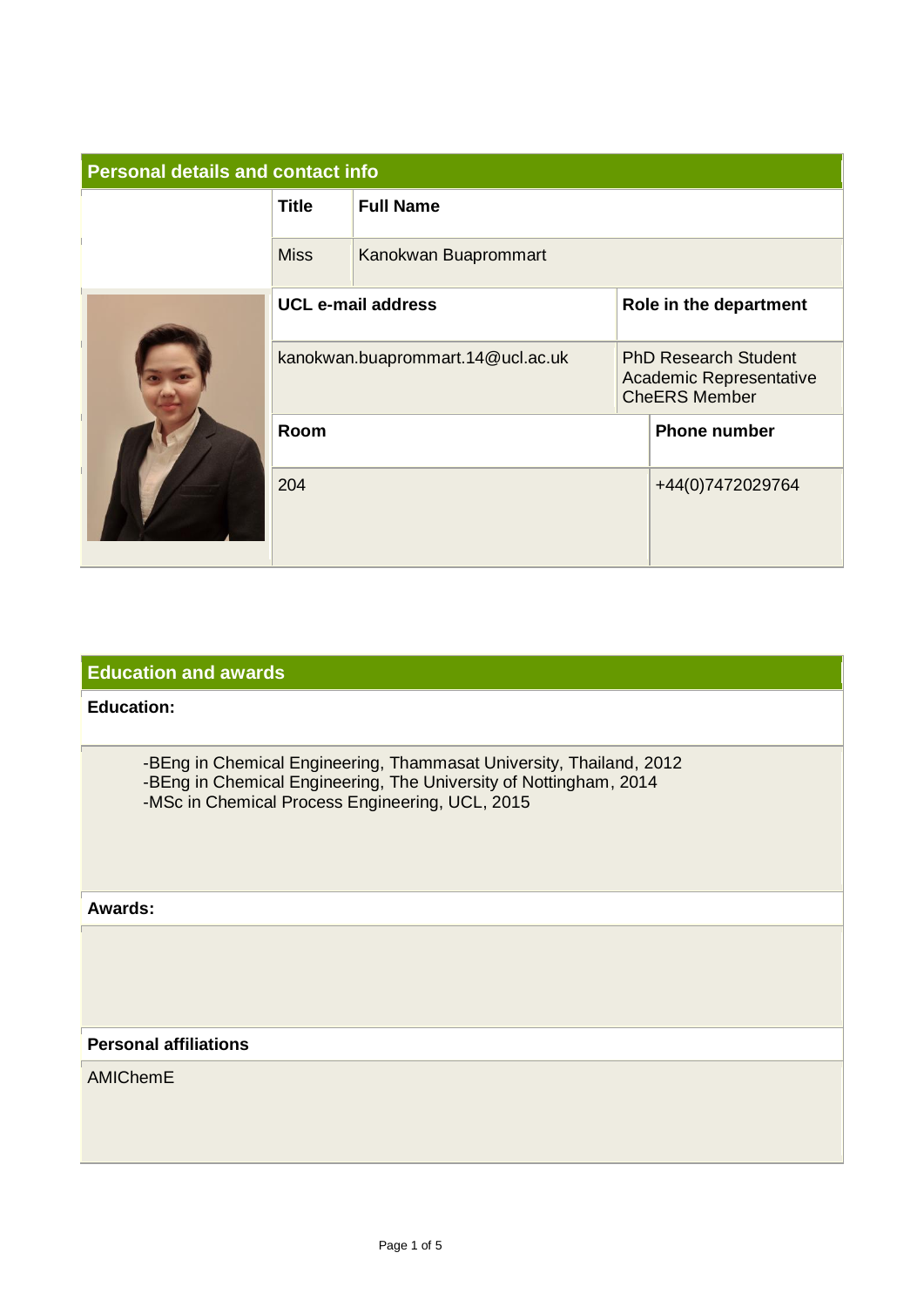- ➢ 2017: Process Engineer, Gas Separation Plant, PTT Public Company Limited
- ➢ 2016: Assistant Researcher, the Energy Research Institution, Chulalongkorn University
- ➢ 2015-2017: Assistant to Senator, Thai National Legislative Assembly Secretary on the Energy Committee, Thai National Legislative Assembly

Kanokwan obtained her BEng in chemical engineering from Thammasat University and the University of Nottingham, receiving her MSc in chemical process engineering from UCL. Though studying MSc at UCL, she carried out research on the thermodynamic analysis of waste-to-energy plants: a comparative study between gasification and incineration.

Though working year, she worked on a number of government projects in Thailand including the project of investigating the efficiency of alternative energy in Krabi province reporting to the energy committee under Thai National Legislative Assembly as well as working as an assistant to the senator and as a secretary on the energy committee at the Thai parliament. Her responsibility is to analyse the trends in energy, particularly fossil fuel, electrical energy and alternative energy as well as to provide information on important energy technologies. She also worked as an assistant researcher at the Energy Research Institution, Chulalongkorn University where she had responsibility for conducting research on solar rooftop policy in Thailand and thermodynamic analysis of biomass gasification with  $CO<sub>2</sub>$  recycling loop. Following this, she joined PTT Public Company Limited as a process engineer at the PTT gas separation plant.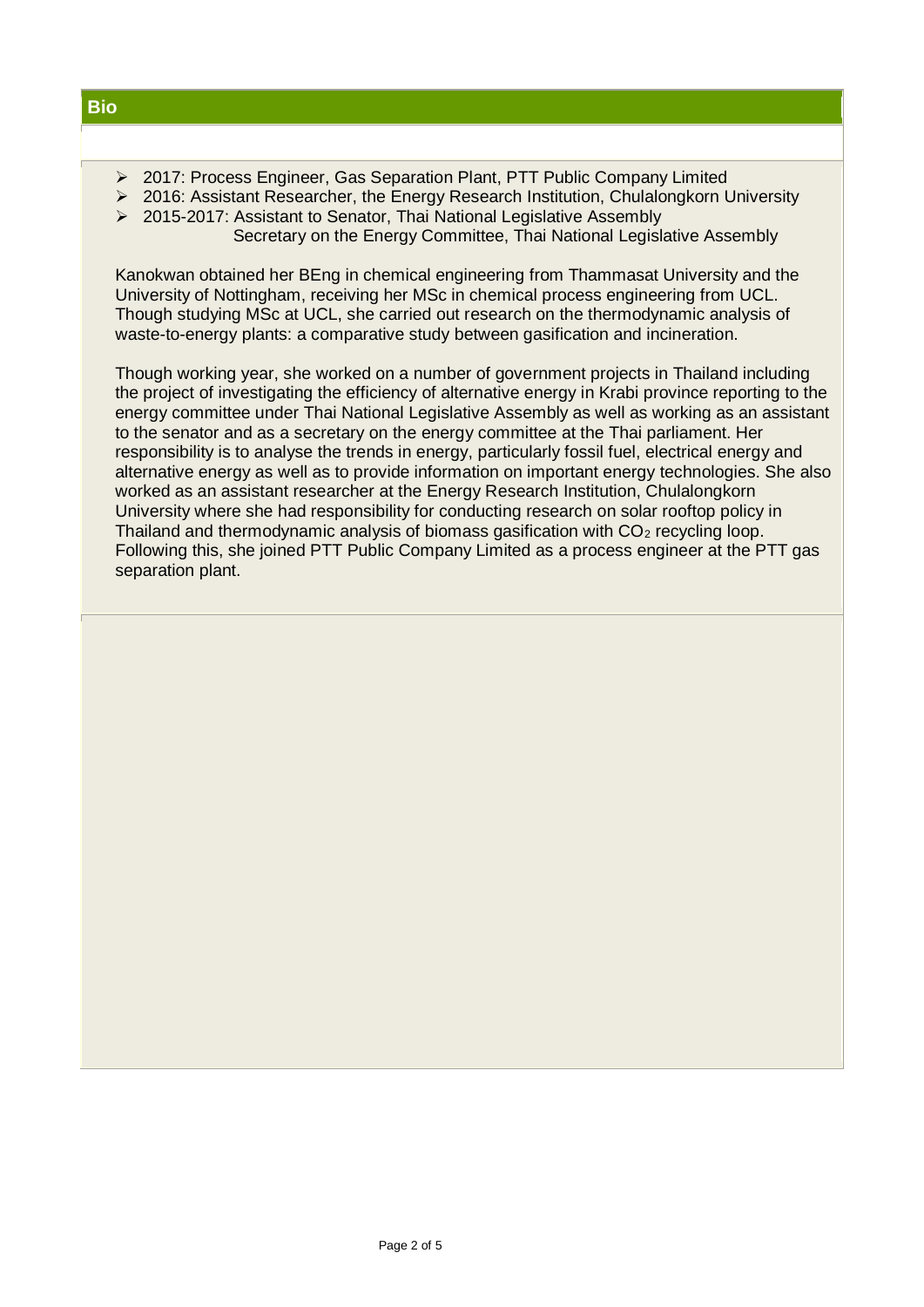**Research interests**

#### **Project title**

PhD Modelling of jet-fire impinging on parallel high pressurised pipelines

#### **Summary**

- ➢ Multiphase flow modelling
- $\triangleright$  Safety in the oil and gas industries

In the oil and gas industries, pipelines have gained significant popularity for transporting large quantities of highly flammable hydrocarbons under high-pressure condition. There are more than 2.3 million miles of natural gas and hazardous liquid pipelines operating in the United States. In the United Kingdom, more than 28,000 km of pressurised pipelines pass through both rural and populated areas. Although these pipelines supply substantial quantities of energy products to industry, the increasing use coupled with operation under extreme conditions have led to a significant rise in their failure. Controlled blowdown or depressurisation of pipeline is the common way to reduce the consequences associated with the risk. Nevertheless, the optimum depressurisation rate is concerned to allow the fastest evacuation rate without running the risk of a pipeline rupture. This is because the near adiabatic expansion process of blowdown phenomenon results in a drop of the temperature inside pipeline causing brittle wall fracture. Uncontrolled blowdown due to pipeline rupture poses significant hazards such as jet fire, jet fire impinging on objects and explosion. In case of fire impinging on a pipeline, the major hazard involving pressurised pipeline is a loss of mechanical integrity because of thermal loading at the pipe wall. The resulting temperature gradient and stresses within the pipeline wall are critical. Failure is assumed to occur when stresses in the pipeline wall exceed its ultimate tensile strength. In pipeline transport, there is a potential of jet fire originated from pipeline rupture impinging on another pipeline since the parallel pipelines are frequently installed and operated over long distances. A release in one pipeline can seriously affect another one.

The research has focused on the development of a rigorous mathematical model involving heattransfer, mass-transfer and thermodynamic processes to predict the failure mode of pressurised pipeline exposed to the localised jet fire that is originated from a nearby pipeline. The model is based on the resolution of the conservation equations using the method of characteristics. Accounting for real fluid behaviour, pipeline mechanic strength, phase and flow dependent transient heat transfer effects, and frictional pressure loss. The method of separation of variables for non-homogenous heat conduction across a pipeline wall is used to define the transient temperature gradient. Safety distances and failures of pressurised pipelines are studied.

Result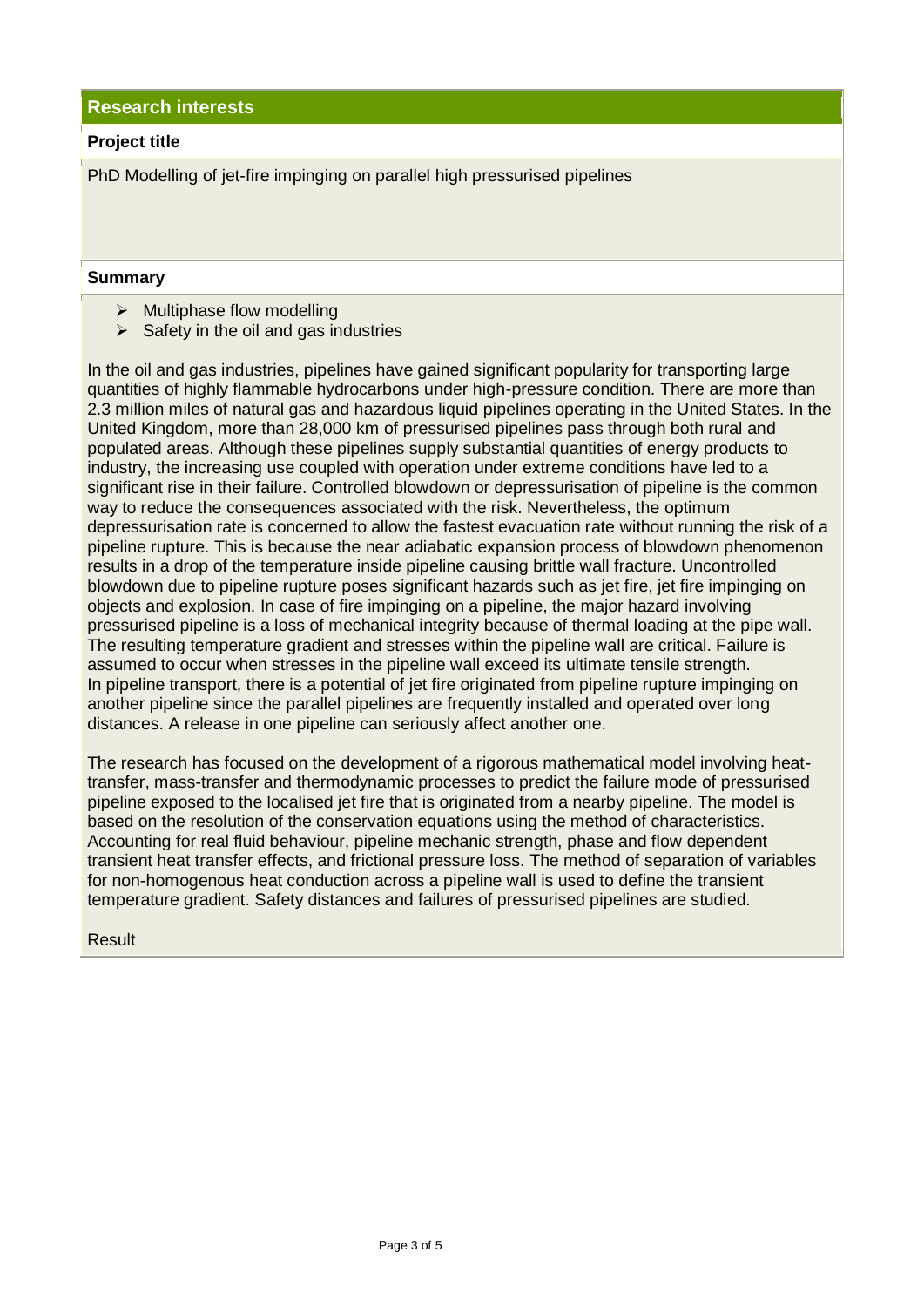

Figure 1. Incident heat flux contours at the ground level around vertical flame formed from the wellhead at (0;0), predicted at 0.5, 2, 10 and 50 s following blowout. Wind speed set to 0 m/s.

Figure 1 shows the incident heat flux radiation contours at the ground level for receiver distance of +/- 200 m from the jet flame at 0.5, 2, 10 and 50 s after well blowout. The results correspond to zero wind speed and 200 bar formation pressure. As expected the incident heat flux decreases with the distance from the centre of the jet whilst decaying with time, reaching its maximum of ca 3 kW/m<sup>2</sup> .

#### **Supervisors**

1. Professor Haroun Mahgerefteh 2. Dr George Manos

## **Publications**

Buaprommart, K., Mahgerefteh, H., Martynov, S., Striolo, A. (2019). *Shale gas well blowout fire and explosion modelling. Applied Thermal Engineering, 149, 1061-1068* 

# **Teaching**

Co-supervisor: MEng and MSc Chemical Engineering Research Project

# **Research group**